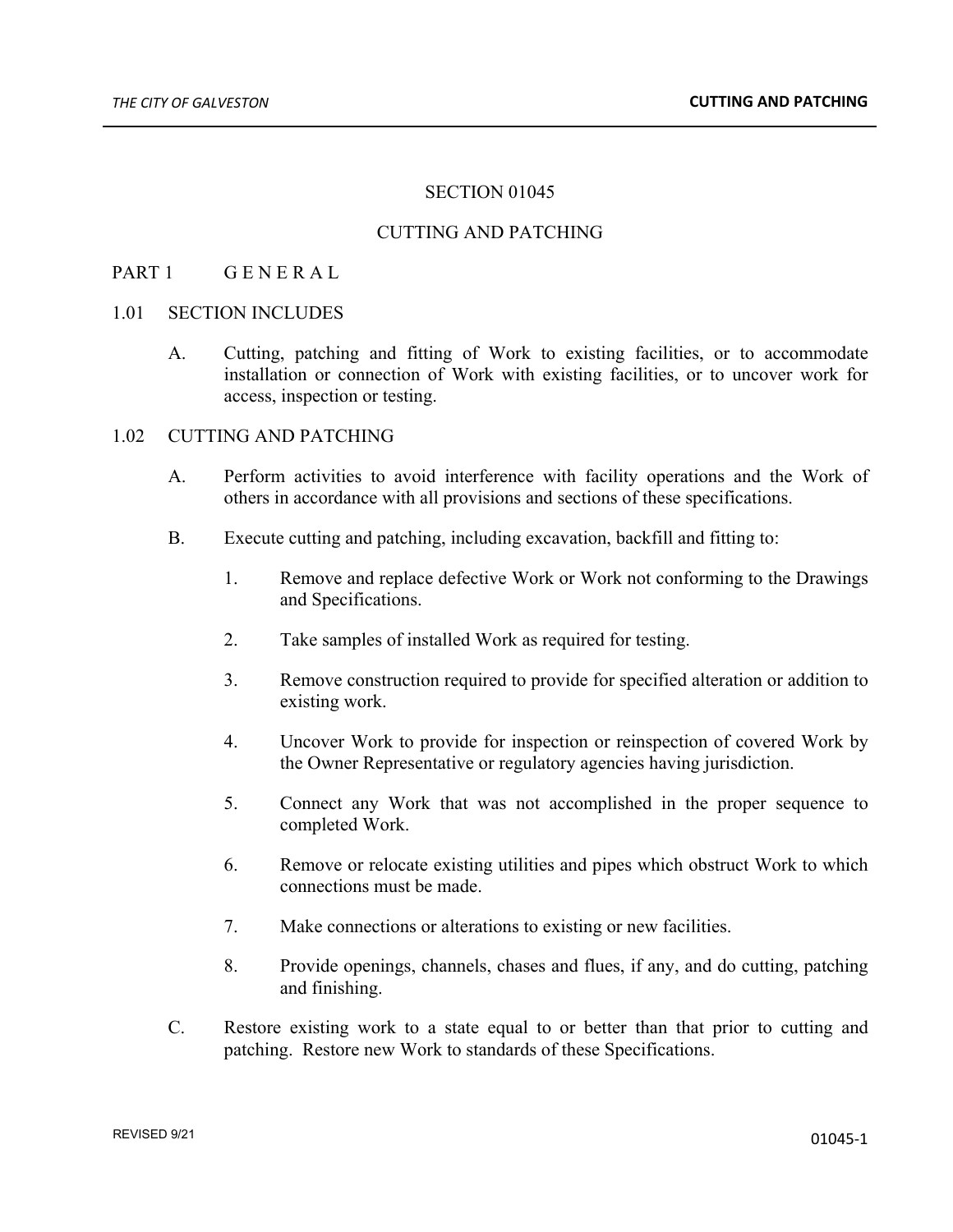- D. Support, anchor, attach, match, trim and seal materials to the Work of others. Unless otherwise specified, furnish and install sleeves, inserts, hangers, required for the execution of the Work.
- E. Provide shoring, bracing and support as required to maintain structural integrity and protect adjacent Work from damage during cutting and patching. Before cutting beams or other structural members, anchors, lintels or other supports, request written instructions from the Owner Representative. Follow such instructions, as applicable.

### 1.03 SUBMITTALS

- A. Submit written notice to the Owner Representative requesting consent to proceed prior to cutting which may affect structural integrity or design function, Owner operations, or work of another contractor.
- B. Include the following in submittal:
	- 1. Identification of project.
	- 2. Description of affected Work.
	- 3. Necessity for cutting.
	- 4. Effect on other work and on structural integrity.
	- 5. Include description of proposed Work:
		- a. Scope of cutting and patching.
		- b. Contractor, subcontractor or trade to execute Work.
		- c. Products proposed to be used.
		- d. Extent of refinishing.
		- e. Schedule of operations.
	- 6. Alternatives to cutting and patching, if any.
- C. Should conditions of Work or schedule indicate change of materials or methods, submit a written recommendation to the Owner Representative including:
	- 1. Conditions indicating change.
	- 2. Recommendations for alternative materials or methods.
	- 3. Submittals as required for substitutions.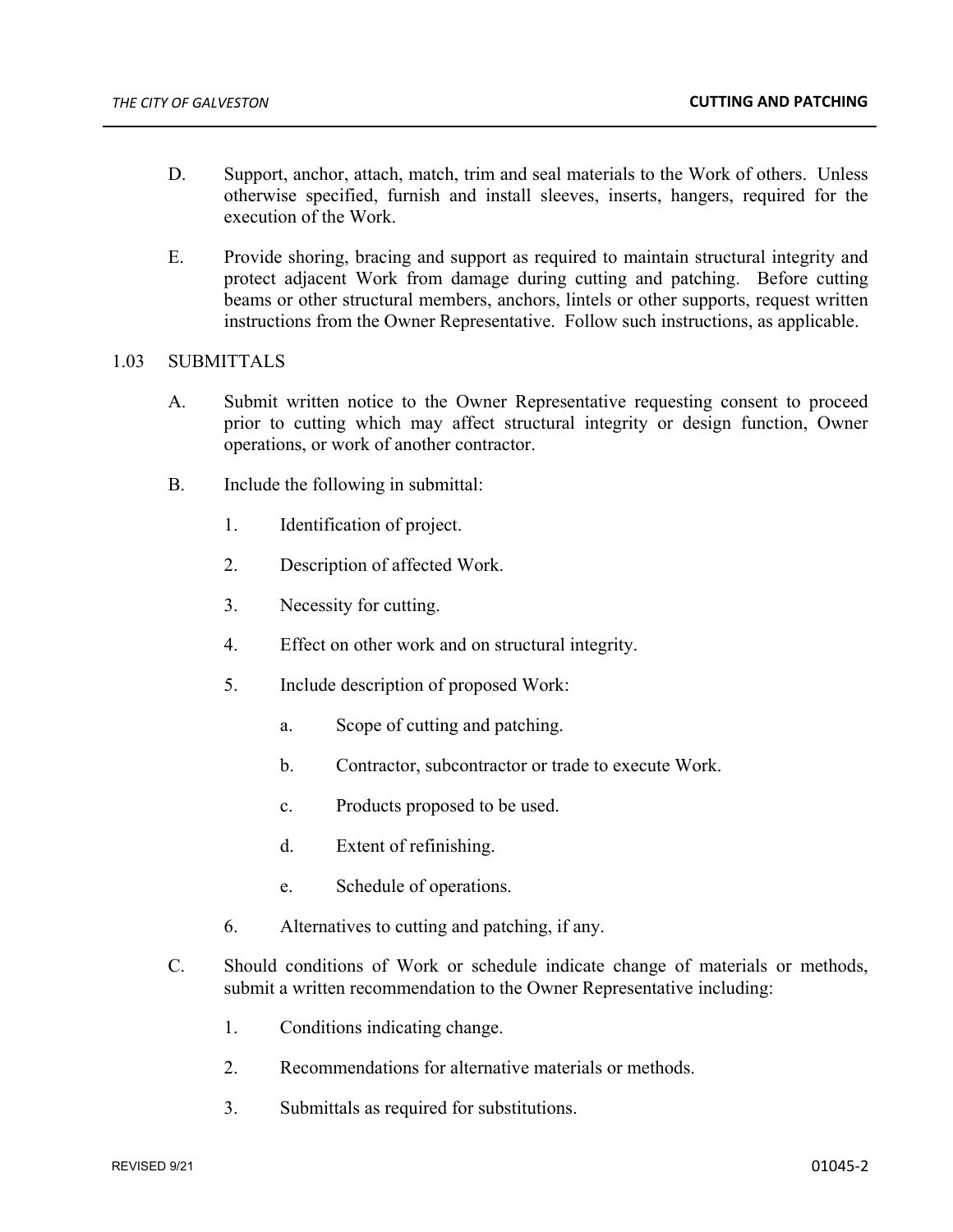D. Submit written notice to the Owner Representative designating time Work will be uncovered for observation. Do not begin cutting or patching operations until authorized by the Owner Representative.

## 1.04 CONNECTIONS TO EXISTING FACILITIES

- A. Perform construction necessary to complete connections and tie-ins to existing facilities. Keep all existing facilities in continuous operation unless otherwise specifically permitted in these Specifications or approved by the Owner Representative.
- B. To minimize the inconvenience to the public and to maintain better quality control, the total of all demolition, construction and testing activities cannot exceed 2-lanes in one direction (includes parking lane) for a total length of one-thousand (1,000) linear feet or three City Blocks in length, whichever is less. This aforementioned length, shall be completed in its entirety and all services restored including access to driveways, sidewalks and ADA ramps, roads, etc., prior to work commencing on the next section.
- C. Coordinate with the Owner Representative, interruption of service requiring connection into existing facilities. Bypassing of wastewater or sludge to waterways is not permitted. Provide temporary pumping facilities to handle wastewater if necessary. Use temporary bulkheads (e.g., inflatable plugs) to minimize disruption. Provide temporary power supply and piping to facilitate construction where necessary.
- D. Submit a detailed schedule of proposed connections, including shut-downs and tie-ins. Include in the submittal the proposed time and date as well as the anticipated duration of the Work. Submit the detailed schedule coordinated with the construction schedule.
	- 1. Provide specific time and date information to the Owner Representative 48 hours in advance of proposed Work.
- E. Procedures and Operations:
	- 1. Only city personnel shall operate any valve, gate or other item of equipment without authorization of the Owner.
	- 2. Insofar as possible, equipment shall be tested and in operating condition before final tie-ins are made to connect equipment to the existing facility.
	- 3. Carefully coordinate Work and schedules. Provide written notice to the Owner Representative at least 48 hours before shut-downs or by-passes are required.